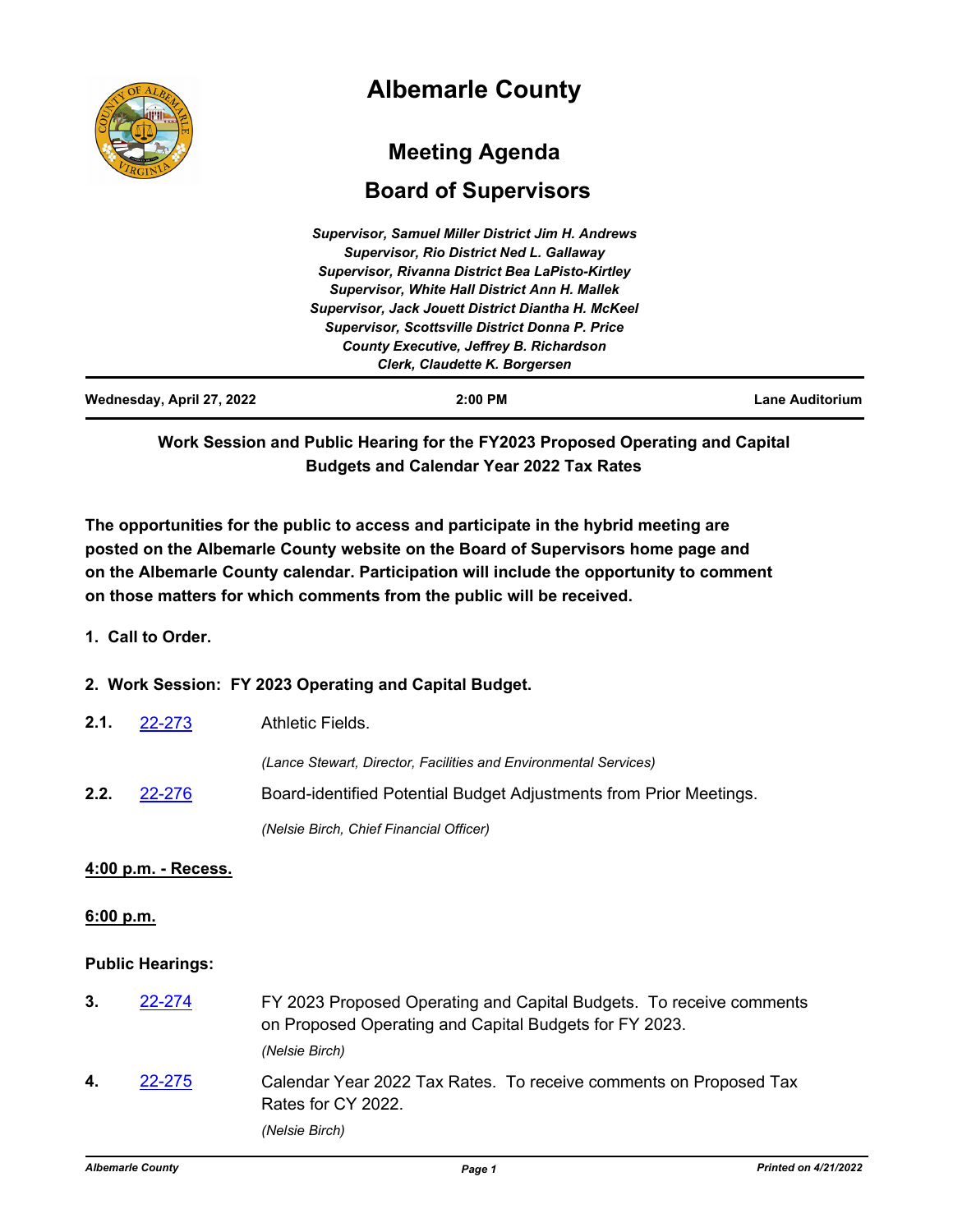- **5. From the Board: Committee Reports and Matters Not Listed on the Agenda.**
- **6. From the County Executive: Report on Matters Not Listed on the Agenda.**
- **7. Adjourn to May 4, 2022, 1:00 p.m., Lane Auditorium.**